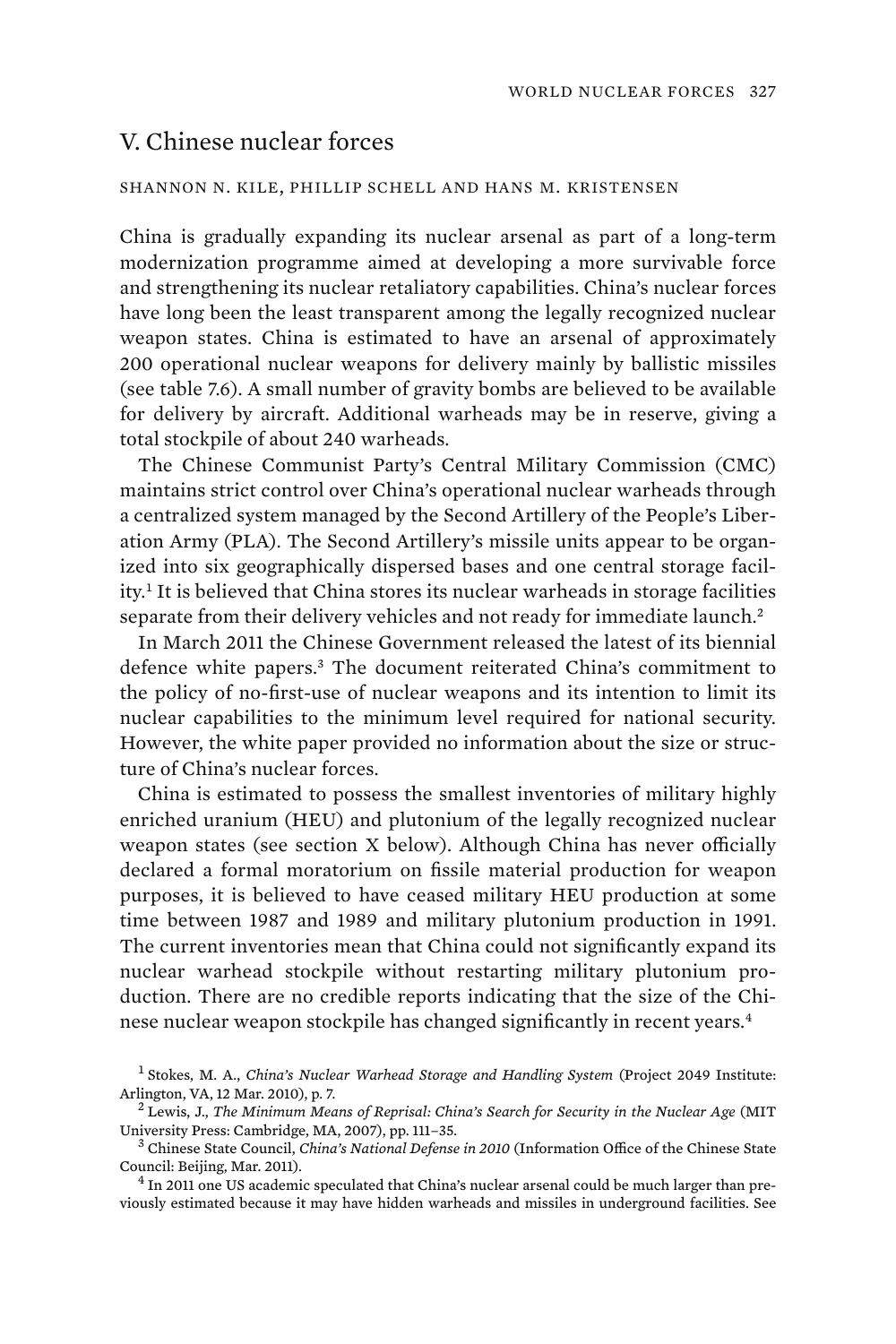| Type/Chinese designation<br>(US designation) | No.<br>deployed | Year first<br>deployed | Range<br>$(km)^a$ | Warhead<br>loading                   | No. of<br>warheads   |
|----------------------------------------------|-----------------|------------------------|-------------------|--------------------------------------|----------------------|
| Land-based missiles <sup>b</sup>             | $-130$          |                        |                   |                                      | $-130$               |
| $DF-3A (CSS-2)$                              | ~16             | 1971                   | $3\ 100^c$        | $1 \times 3.3$ Mt                    | ~16                  |
| $DF-4 (CSS-3)$                               | $-12$           | 1980                   | 5500              | $1 \times 3.3$ Mt                    | ~12                  |
| $DF-5A (CSS-4)$                              | 20              | 1981                   | 13 000            | $1 \times 4 - 5$ Mt                  | 20                   |
| $DF-21 (CSS-5)$                              | $-60$           | 1991                   | $2.100^{d}$       | $1 \times 200 - 300$ kt <sup>e</sup> | $-60$                |
| DF-31 (CSS-10 Mod 1)                         | $10 - 20$       | 2006                   | >7200             | $1 \times 200 - 300$ kt <sup>e</sup> | $10 - 20$            |
| DF-31A (CSS-10 Mod 2)                        | $10 - 20$       | 2007                   | $>11\,200$        | $1 \times 200 - 300$ kt <sup>e</sup> | $10 - 20$            |
| <b>SLBMs</b>                                 | (48)            |                        |                   |                                      | (48)                 |
| $JL-1$ (CSS-N-3)                             | (12)            | 1986                   | >1770             | $1 \times 200 - 300$ kt              | (12)                 |
| JL-2 $(CSS-NX-14)^f$                         | (36)            | $\ddot{\phantom{0}}$   | >7400             | $1 \times 200 - 300$ kt <sup>e</sup> | (36)                 |
| Aircraft <sup>g</sup>                        | >20             |                        |                   |                                      | (40)                 |
| $H-6$ ( $B-6$ )                              | $-20$           | 1965                   | 3 100             | 1 x bomb                             | $(*20)$              |
| Cruise missiles                              | 150-350         |                        |                   |                                      | $\ddot{\phantom{0}}$ |
| DH-10                                        | $150 - 350$     | 2007                   | >1500             | 1x                                   | $\cdot$ . $^h$       |
| Total                                        |                 |                        |                   |                                      | $({\sim}240)^t$      |

#### **Table 7.6.** Chinese nuclear forces, January 2012

.. = not available or not applicable; () = uncertain figure; kt = kiloton; Mt = Megaton; SLBM = submarine-launched ballistic missile.

*a* Aircraft range is for illustrative purposes only; actual mission range will vary.

*b* China defines missile ranges as short-range (<1000 km), medium-range (1000–3000 km), long-range (3000–8000 km) and intercontinental range (>8000 km).

*c* The range of the DF-3A may be greater than is normally reported.

*d* The DF-21A (CSS-5 Mod 2) variant is believed to have a range of up to 2500 km.

*e* The DF-31 and DF-31A intercontinental ballistic missiles and the JL-2 SLBM may use the same warhead design as the DF-21, although this has not been confirmed.

 $^f$ A US Defense Intelligence Agency report projected in Feb. 2012 that the JL-2 would reach initial operational capability around 2014.

*g* Figures for aircraft are for nuclear-configured versions only.

*<sup>h</sup>* There are conflicting US Government reports about whether the DH-10 has a nuclear capability.

*i* Additional warheads are thought to be in storage to arm future DF-31, DF-31A and JL-2 missiles. The total stockpile is believed to comprise *c*. 240 warheads.

*Sources*: US Department of Defense, *Military Power of the People's Republic of China*, various years; US Air Force, National Air and Space Intelligence Center (NASIC), various documents; US Central Intelligence Agency, various documents; Kristensen, H. M., Norris, R. S. and McKinzie, M. G., *Chinese Nuclear Forces and U.S. Nuclear War Planning* (Federation of American Scientists/Natural Resources Defense Council: Washington, DC, Nov. 2006); Norris, R. S. et al., *Nuclear Weapons Databook*, vol. 5, *British, French, and Chinese Nuclear Weapons* (Westview: Boulder, CO, 1994); 'Nuclear notebook', *Bulletin of the Atomic Scientists*, various issues; Google Earth; and authors' estimates.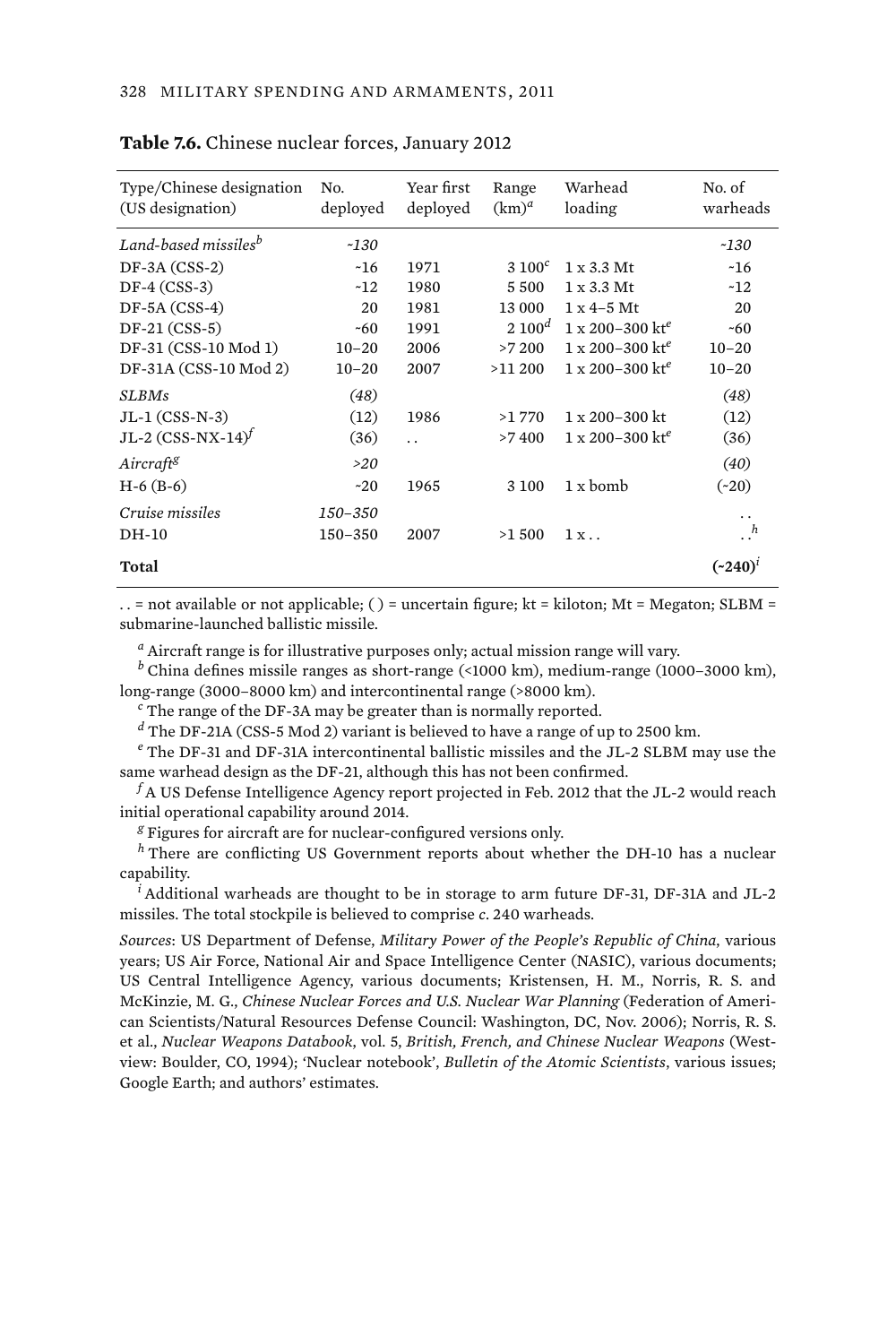## **Land-based ballistic missiles**

The Second Artillery, which operates China's land-based ballistic missiles, is modernizing its missile force. This involves replacing ageing liquidfuelled missiles with newer solid-fuelled models. In recent years the Second Artillery has also prioritized deploying mobile medium- and longrange ballistic missile systems, which are more able to survive an attack than silo-based missiles. This has become an increasingly important consideration for Chinese planners in assuring the credibility of the country's nuclear retaliatory capabilities.<sup>5</sup>

China's nuclear-capable ballistic missile arsenal consists of approximately 130 missiles.<sup>6</sup> The road-mobile, solid-fuelled, two-stage DF-21 medium-range ballistic missile is replacing China's oldest missile, the liquid-fuelled, single stage DF-3A intermediate-range ballistic missile and acts as a regional nuclear deterrent. Additionally, China fields the liquidfuelled, two-stage DF-4 intercontinental ballistic missiles (ICBM), which is being gradually replaced by the solid-fuelled, three-stage, road-mobile DF-31 ICBM, which is capable of targeting the western USA, Russia and Europe.

Only the liquid-fuelled, two-stage, silo-based DF-5A and the solidfuelled, three-stage, road-mobile DF-31/DF-31A ICBMs have a true intercontinental range of over 5500 kilometres. It remains unclear whether the Second Artillery will replace the ageing DF-5A with the DF-31A or maintain both missile systems.<sup>7</sup>

Both the DF-31 and the longer-range DF-31A have shortened launch preparation times compared to previous generations of long-range missiles. This reflects the Second Artillery's emphasis on increasing the survivability of the new missiles by prioritizing mobility over the silo-based DF-5A's greater range and warhead loading.<sup>8</sup> However, the Second Artillery has relatively limited experience in managing mobile missile patrols. According to the US Department of Defense (DOD), this could pose serious challenges for China's current command and control structures.<sup>9</sup>

Wan, W., 'Georgetown students shed light on China's tunnel system for nuclear weapons,' *Washington Post*, 30 Nov. 2011; and Kristensen, H. M., 'No, China does not have 3,000 nuclear weapons', FAS Strategic Security Blog, Federation of American Scientists, 3 Dec. 2011, <http://www.fas.org/blog/ ssp/2011/12/chinanukes.php>.

 Li Bin, 'Tracking Chinese strategic mobile missiles,' *Science & Global Security*, vol. 15, no. 1  $(2007)$ , pp. 4-5.

 Although China has its own system for defining missile ranges, the US DOD definitions are used here: short range = <1100 km; medium range = 1100–2750 km; intermediate range = 2750–5500 km; and intercontinental range = >5500 km. <sup>7</sup>

 Kristensen, H. M. and Norris, R. S., 'Chinese nuclear forces 2011', *Bulletin of the Atomic Scientists*, vol. 67, no. 6 (Nov./Dec. 2011), p. 82. <sup>8</sup>

 $8$  Li Bin (note 5), p. 26.

9 US Department of Defense (DOD), *Military and Security Developments Involving the People's Republic of China 2011*, Annual Report to Congress (DOD: Washington, DC, Aug. 2011) p. 34.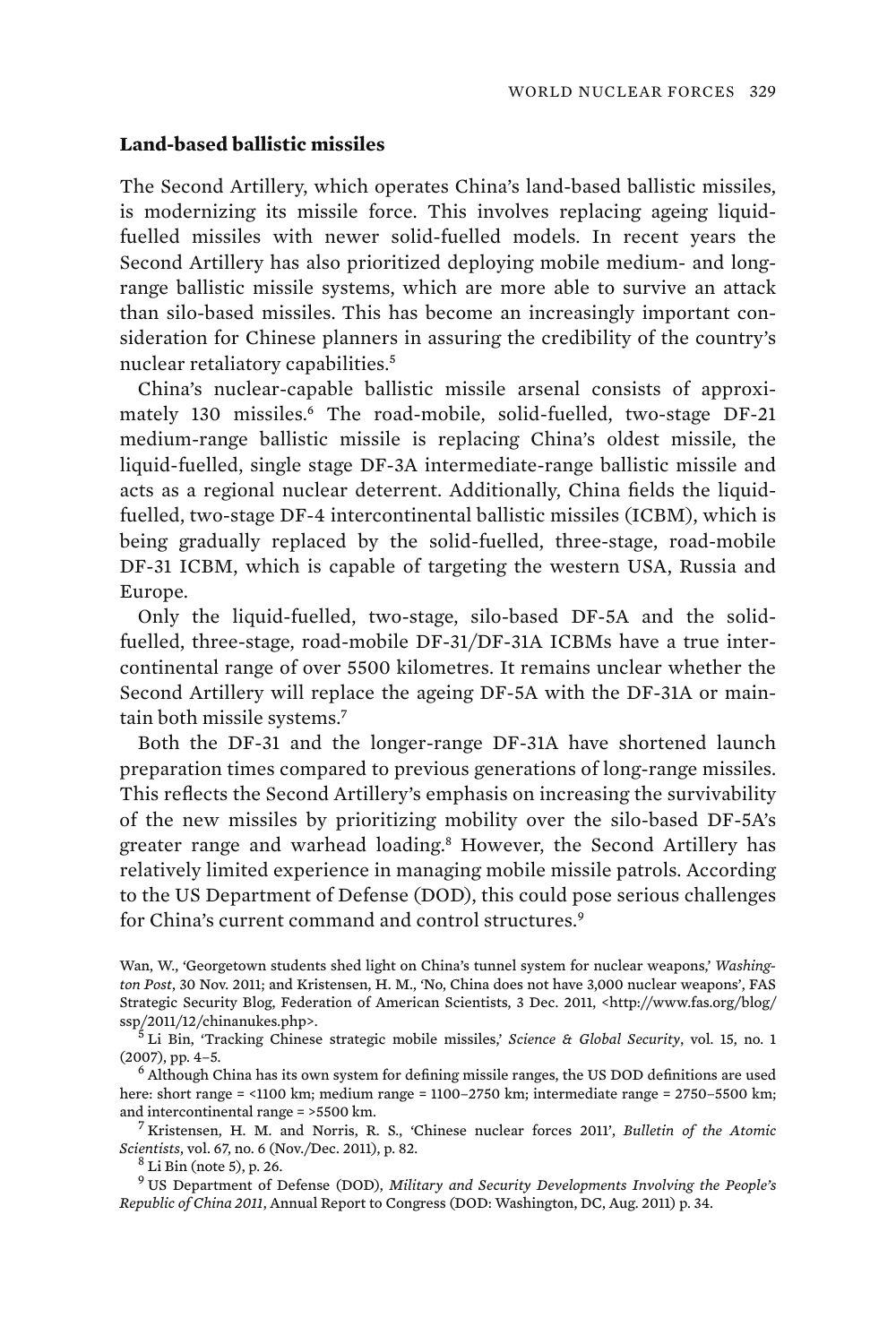## **Ballistic missile submarines**

China has had difficulty in developing a sea-based nuclear deterrent. China's 2011 Defence White Paper reiterated the PLA Navy's possession of a nuclear capability stating that 'the PLA Navy . . . enhances its capabilities in strategic deterrence and counterattack'.<sup>10</sup> However, the status and envisioned strategy of its current and future nuclear-powered ballistic missile submarines (SSBNs), once they become operational, remain unclear.<sup>11</sup>

China built a single Xia class (Type 092) SSBN armed with 12 solidfuelled, two-stage JL-1 (Ju Lang, or Great Wave) submarine-launched ballistic missiles (SLBMs). The submarine has never conducted a deterrent patrol and is thought not to be fully operational, despite several refits.

The PLA Navy has developed a successor SSBN, the Jin class (Type 094) submarine. Conflicting reports exist as to the number of submarines that have been constructed.<sup>12</sup> According to the US DOD, the first Jin class SSBN appears to be ready for deployment.<sup>13</sup> A second submarine may be at a similar stage of readiness, while the status of a third submarine under construction remains unclear.<sup>14</sup> There is also uncertainty about the total number of submarines that China plans to build.<sup>15</sup> The US DOD had previously estimated that China would be likely to require five Jin class SSBNs in order to maintain one or two boats on deterrence patrols; however, no such estimate was made in its latest report.<sup>16</sup>

Each Jin class SSBN will carry 12 three-stage, solid-fuelled SLBMs, the JL-2, which is a sea-based derivative of the DF-31 ICBM. The JL-2 programme has encountered several setbacks due to technical difficulties. It remains uncertain when the combination of Jin class SSBNs and JL-2 SLBMs will be fully operational. The US DOD reported in 2011 that the date when the JL-2 would reach initial operational capability remained uncertain but that the missile is likely to continue flight tests.<sup>17</sup> According to press reports, the PLA Navy conducted a series of six JL-2 flight tests in late December 2011 or early January 2012.<sup>18</sup>

<sup>12</sup> Kristensen, H. M., 'Chinese Jin-SSBNs getting ready?', FAS Strategic Security Blog, Federation % of American Scientists, 2 June 2011, <http://www.fas.org/blog/ssp/2011/06/jin2011.php>.<br>  $^{13}$  US Department of Defense (note 9), p. 34.<br>  $^{14}$  Kristensen (note 12).<br>  $^{15}$  Kristensen and Norris (note 7), p. 84.<br>  $^{1$ 

*Rockets*, vol. 16, no. 3 (Mar. 2012), p. 10.

<sup>10</sup> Chinese State Council (note 3). 11 Wu Riqiang, 'Survivability of China's sea-based nuclear forces,' *Science & Global Security*,